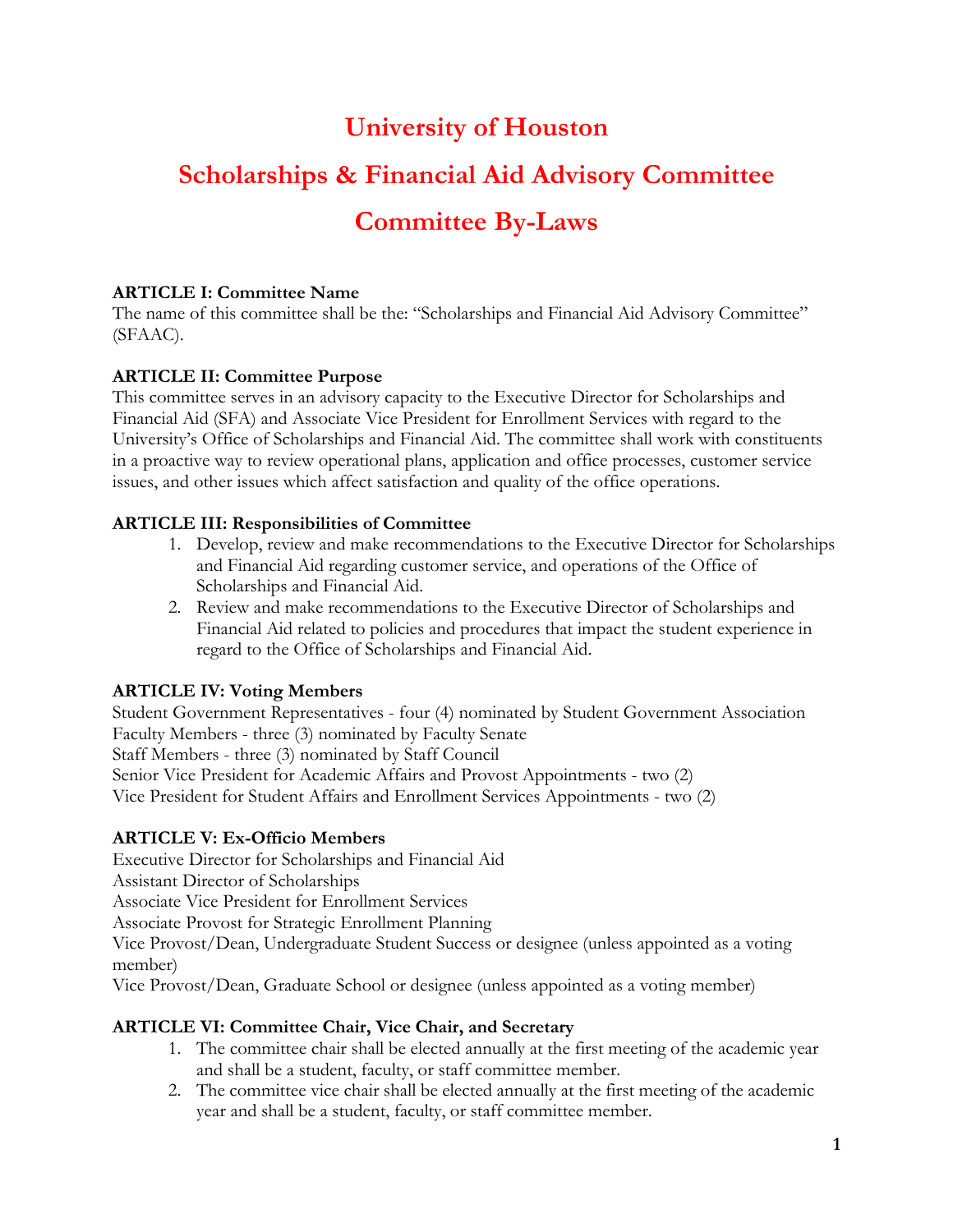3. The committee secretary shall be elected annually at the first meeting of the academic year and shall be a student committee member.

### **ARTICLE VII: Term of Appointments**

- 1. Student Representatives shall serve one (1) year terms ending on August 1st. If student(s) appointed to the committee have an official position on the Student Government Association (SGA), then they shall serve for a two (2) year term, ending on August  $1<sup>st</sup>$  of the second year, given that the student(s) is re-elected for a second term in SGA and not graduating at the end of the first year.
- 2. Faculty Members shall serve two  $(2)$  year terms ending on August 1<sup>st</sup> of the second year.
- 3. Staff Members shall serve two  $(2)$  year terms ending on August 1<sup>st</sup> of the second year.
- 4. Provost appointees shall serve two  $(2)$  year terms ending on August 1<sup>st</sup> of the second year.
- 5. Vice President for Student Affairs and Enrollment Services appointees shall serve two (2) years terms ending on August  $1<sup>st</sup>$  of the second year.

#### **ARTICLE VIII: Appointing Authority**

The appointing authority for this committee shall reside jointly with the Senior Vice President for Academic Affairs and Provost and the Vice President for Student Affairs and Enrollment Services.

#### **ARTICLE IX: Scholarships and Financial Aid Advisory Committee Organization**

- 1. The SFAAC shall organize itself in early fall and elect its Chair (one year term), Vice Chair (one year term), and secretary (one year term) from among its committee membership, and fix its time and place of meeting.
- 2. The committee shall meet at least once a month during the academic year.
- 3. The committee must have a quorum to vote on any actions, recommendations, or by-law amendments during a committee meeting. A quorum is defined as more than fifty percent (50%) of committee members present during a committee meeting.
- 4. In the absence of the Chair, the Vice Chair shall preside with full authority of the Chair.
- 5. The secretary is responsible for recording and keeping track of the minutes of every meeting. The secretary shall send a copy of the minutes of each meeting to each of the members of the SFAAC, the Chair, the Vice Chair, and the Executive Director of SFA, the Student Government Association, Faculty Senate, and Staff Council. The secretary is also responsible for keeping a copy of all documents and records of the SFAAC (along with the date of presentation and/or proposal of every record) for purposes of record retention. The Secretary must send backup copies of all retained documents to the Vice President of the Student Government Administration and the Executive Director of SFA for purposes of record retention and transparency.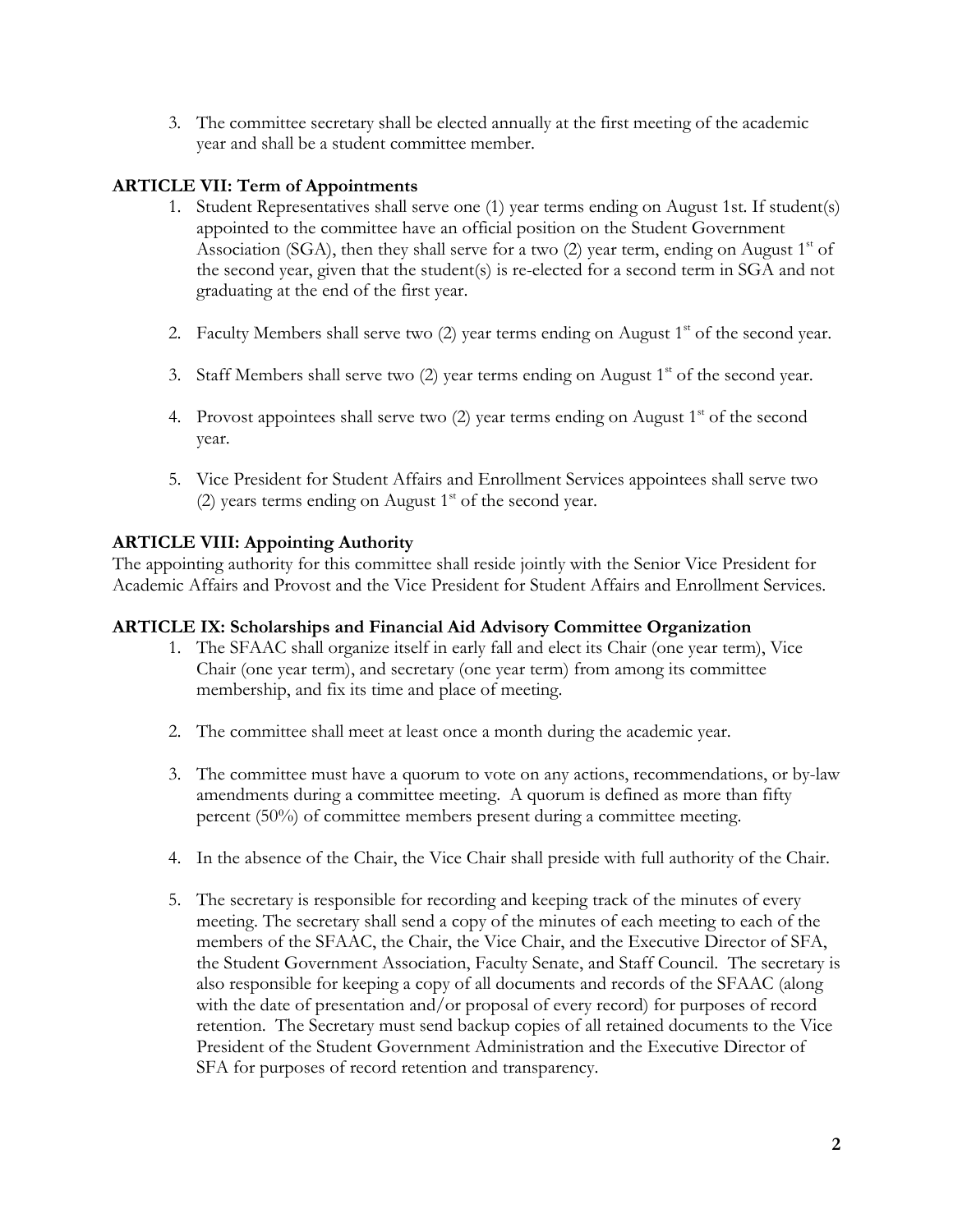6. The by-laws may be amended by a 2/3 vote of the members present at any regular meeting or special meeting of the committee, provided that written proposed amendments are presented to the committee members via the Chair at least two weeks prior to the meeting. All amendments are subject to approval of the Executive Director for Scholarships and Financial Aid and the Vice President for Student Affairs and Enrollment Services.

#### **ARTICLE X: Scholarships and Financial Aid Advisory Committee Procedures**

- 1. The committee shall use parliamentary procedure according to Robert's Rules of Order, Newly Revised to conduct meetings.
- 2. Each committee meeting shall begin with a public forum, which allows members of the University constituency to address the committee. The public forum procedures shall follow the same format as that of the town hall procedures written in these by-laws.
- 3. The committee chair, vice chair, and ex-officio members shall meet prior to committee meetings to develop agendas for the committee meetings.
- 4. Committee members shall have the right to request items to be included on the meeting agenda for committee review.
- 5. Agenda items to be considered at any meeting shall be sent by the Committee Chair to members of the committee and appropriate administrative personnel no less than five (5) business days prior to the meeting, unless the time limit is waived by a majority vote of the present voting members.
- 6. Recommendations and proposals regarding Scholarships and Financial Aid shall be submitted in writing to the Chair at least five (5) business days in advance of the meeting at which they are to be considered, unless the time limit is waived by a majority vote of the present voting members. Copies of each request in the number specified by the Chair are required.
- 7. The Committee may receive and consider suggestions and/or recommendations from the general University community, and any division or department of the University. All suggestions and/or recommendations from the general University community must be presented to the chair at least five (5) business days before each meeting.
- 8. The Committee shall be privileged to establish such ad hoc subcommittees as shall be deemed advisable.
- 9. The Committee shall make a written report of actions taken on any item.
- 10. The Committee shall make a written report to the Vice President for Student Affairs and Enrollment Services within ten (10) business days of the committee's action. Actions taken by the committee are not official until approved by the Vice President for Student Affairs and Enrollment Services.